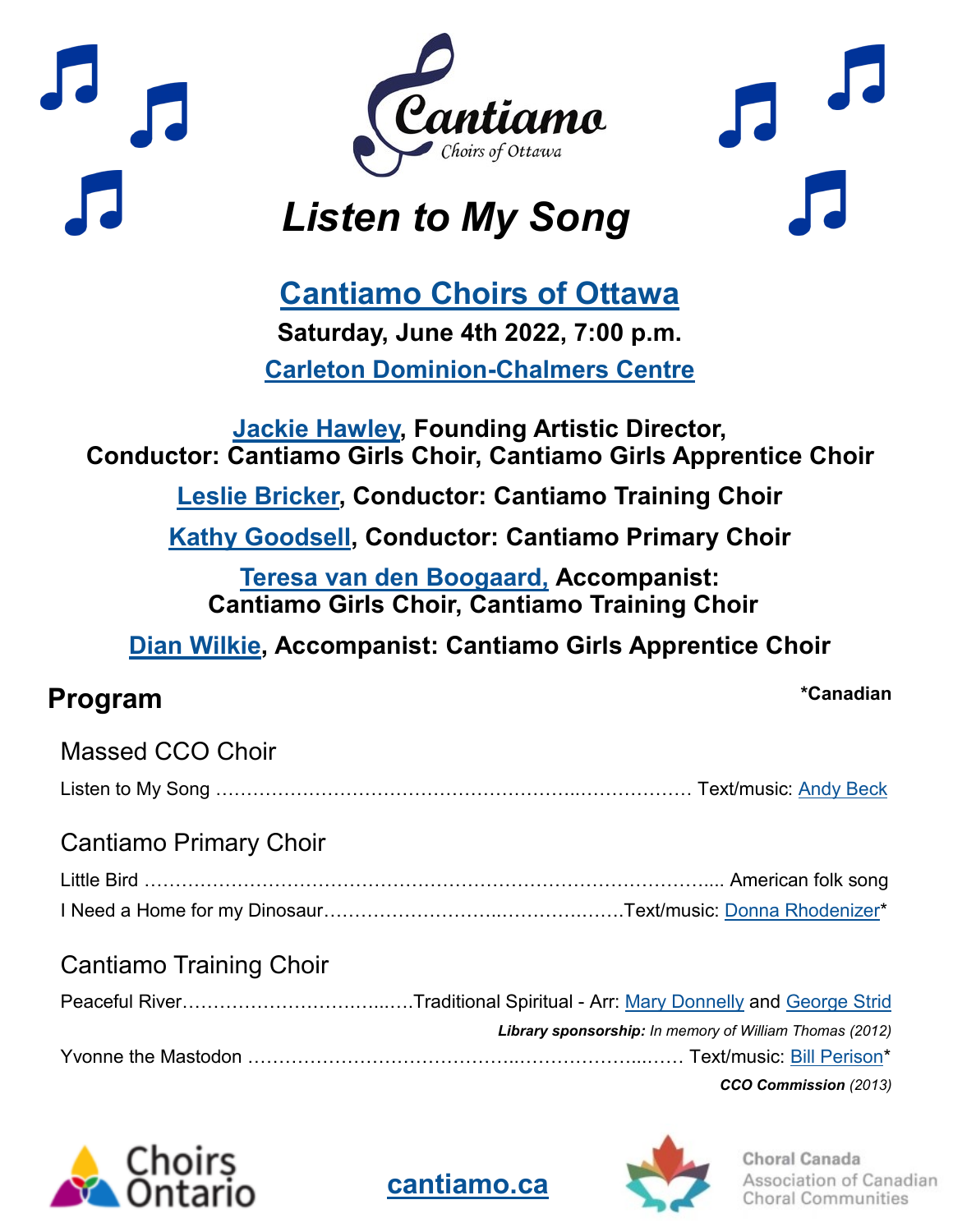

## **Program \*Canadian**

| Cantiamo Girls Apprentice Choir                                                                                   |  |
|-------------------------------------------------------------------------------------------------------------------|--|
|                                                                                                                   |  |
| CCO Commission (2013)                                                                                             |  |
|                                                                                                                   |  |
|                                                                                                                   |  |
| Cantiamo Girls, Apprentice and Training Choirs                                                                    |  |
| En passant par la LorraineTraditional French folk song, Arr: Erica Phare-Bergh*                                   |  |
| <b>World Premiere CCO Commission (2022)</b>                                                                       |  |
| <b>Cantiamo Girls Choir</b>                                                                                       |  |
| Si Verias a la Rana Turkish and Ladino Traditional - Traditional Sephardic version;                               |  |
| Ladino verses, Turkish chorus: Arr: Moira Smiley                                                                  |  |
| Snow (from Gallery of Song)  Text: Lauren Pageau* (Cantiamo alumna), Music: James Wright*                         |  |
|                                                                                                                   |  |
| <b>Cello</b> : Brandon Wilkie                                                                                     |  |
| Library Sponsorship: For CCO, for embodying the love, light and joy of singing in community (Leslie Bricker 2021) |  |
| Cantiamo Girls, Apprentice and Training Choirs                                                                    |  |
|                                                                                                                   |  |
|                                                                                                                   |  |
| <b>Sonic Timelapse CCO Commission (2021)</b>                                                                      |  |
| Massed CCO choir                                                                                                  |  |
| The sun is mineText: Robert Priest* and Robert Hogg*, Music: Laura Hawley*                                        |  |

*\* Denotes Canadian composer/arranger*







*CCO Commission (2015)*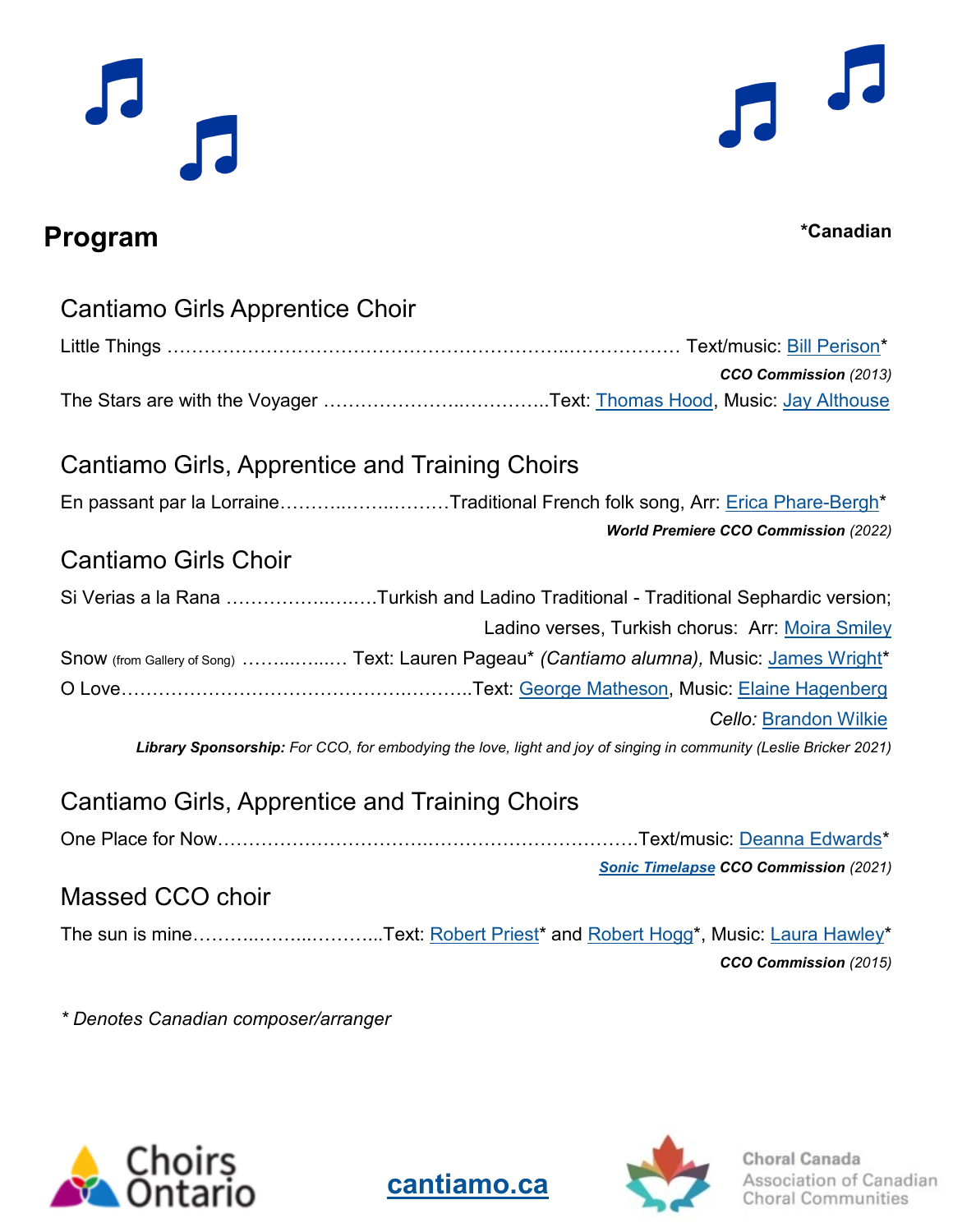### **Listen to My Song**

*Text and music: Andy Beck*

Listen to my song, listen to my singing. Listen to my song, the music of my heart. Listen to my song, the melody that's ringing inside. If you really to want to know me, Listen to my song.

When I'm feeling sorrow, when I'm filled with fear, When I'm overcome with joy, Music makes me smile; music brings a tear.

Listen to my song, listen to my singing.

Listen to my song, the music of my heart. Listen to my song, the melody that's ringing inside. If you really to want to know me, Listen to my song.

#### **Little Bird**

#### *American Folk Song*

Little Bird up in a tree, in a tree, in a tree. Little bird up in a tree, sing a song to me. *(chorus)*

Sing about the roses on the garden wall. Sing about the birdies in the treetop tall.

Little Bird up in a tree, in a tree, in a tree. Little bird up in a tree, sing a song to me. *(chorus)*

Sing about the mountains, sing about the sea. Sing about the rainbow, is there one for me?

Little Bird up in a tree, in a tree, in a tree. Little bird up in a tree, sing a song to me. *(chorus)*







Choral Canada Association of Canadian **Choral Communities**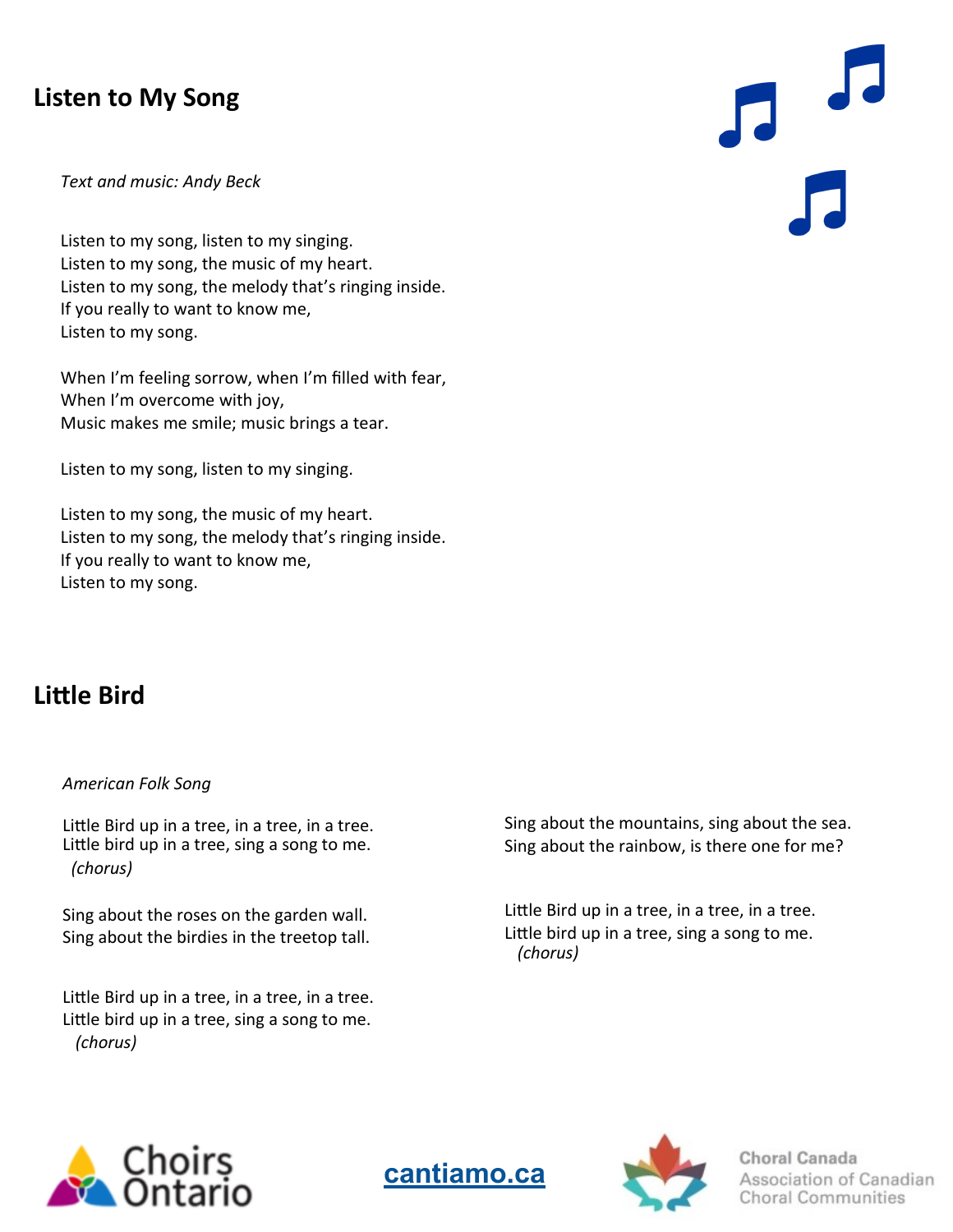## **I Need a Home for my Dinosaur**

*Text/music: Donna Rhodenizer*

*Refrain:*

*I need a home for my dinosaur, I need it right away. I need a home for my dinosaur, my mom wants to give him away.*

Verse 1:

I gave him some cornflakes for breakfast, in a china bowl with a spoon. He sure did love those cornflakes, but he also ate the spoon.

#### *Refrain:*

*I need a home for my dinosaur, I need it right away. I need a home for my dinosaur, my mom wants to give him away.*

#### Verse 2:

He saw my dad's new slippers, in his favourite shade of blue. He ate my dad's new slippers, now what am I gonna do?

#### *Refrain:*

*I need a home for my dinosaur, I need it right away. I need a home for my dinosaur, my mom wants to give him away.*

#### **Coda**

My mom wants to give him away. My mom wants to give him away. (Spoken) Anybody want a dinosaur? CHEAP!







Choral Canada n of Canadian Communities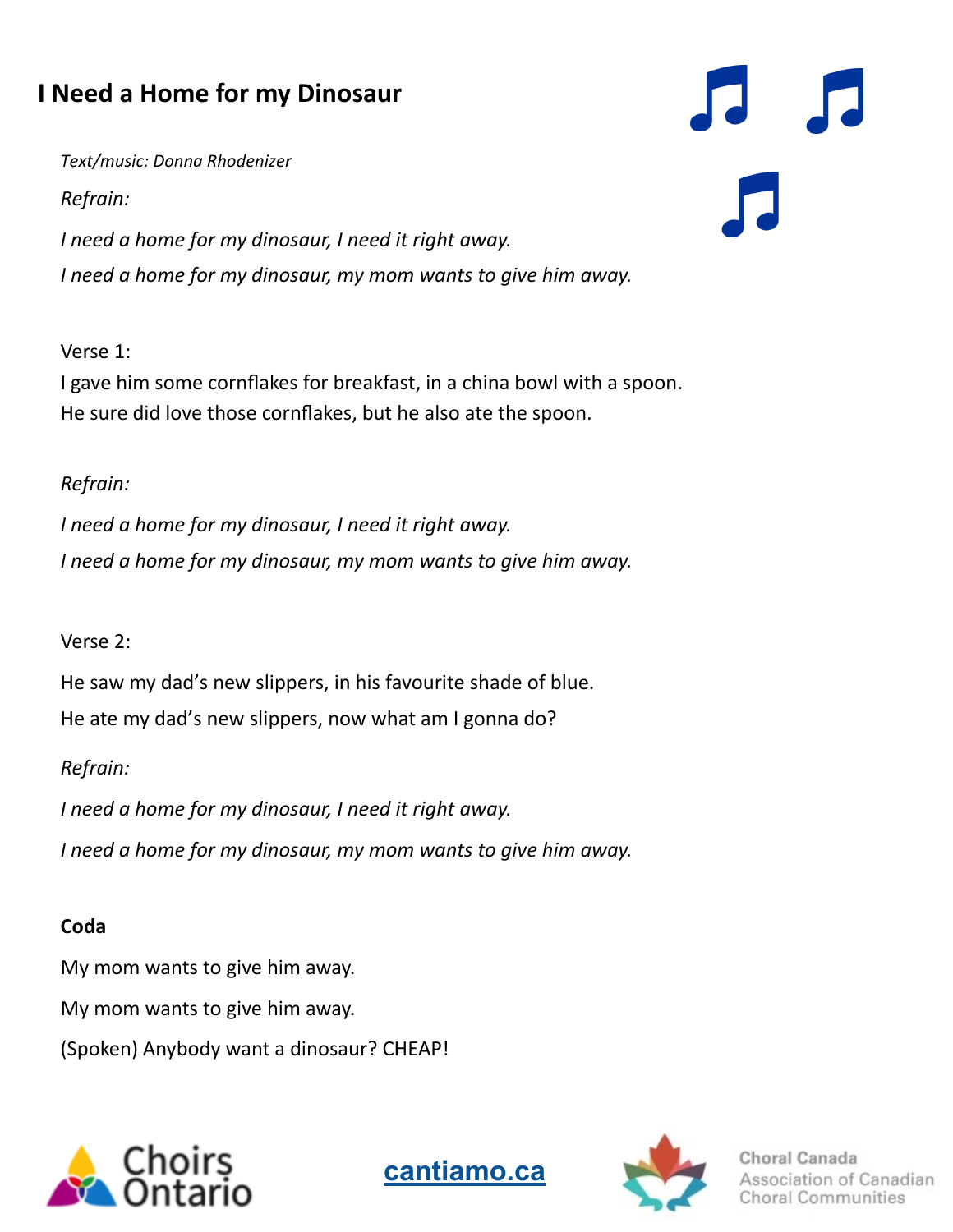

### **Peaceful River**

Traditional Spiritual **Arr. Mary Donnelly and George Strid** 

There is a peaceful river, deep within my soul, Filling my world with hope and making my spirit whole. Peace is the gift I offer, peace that we all can know. Pass it along and let the river flow.

I've got peace like a river, I've got peace like a river, I've got peace like a river in my soul. I've got peace like a river, I've got peace like a river, I've got peace like a river in my soul.







Choral Canada ion of Canadian oral Communities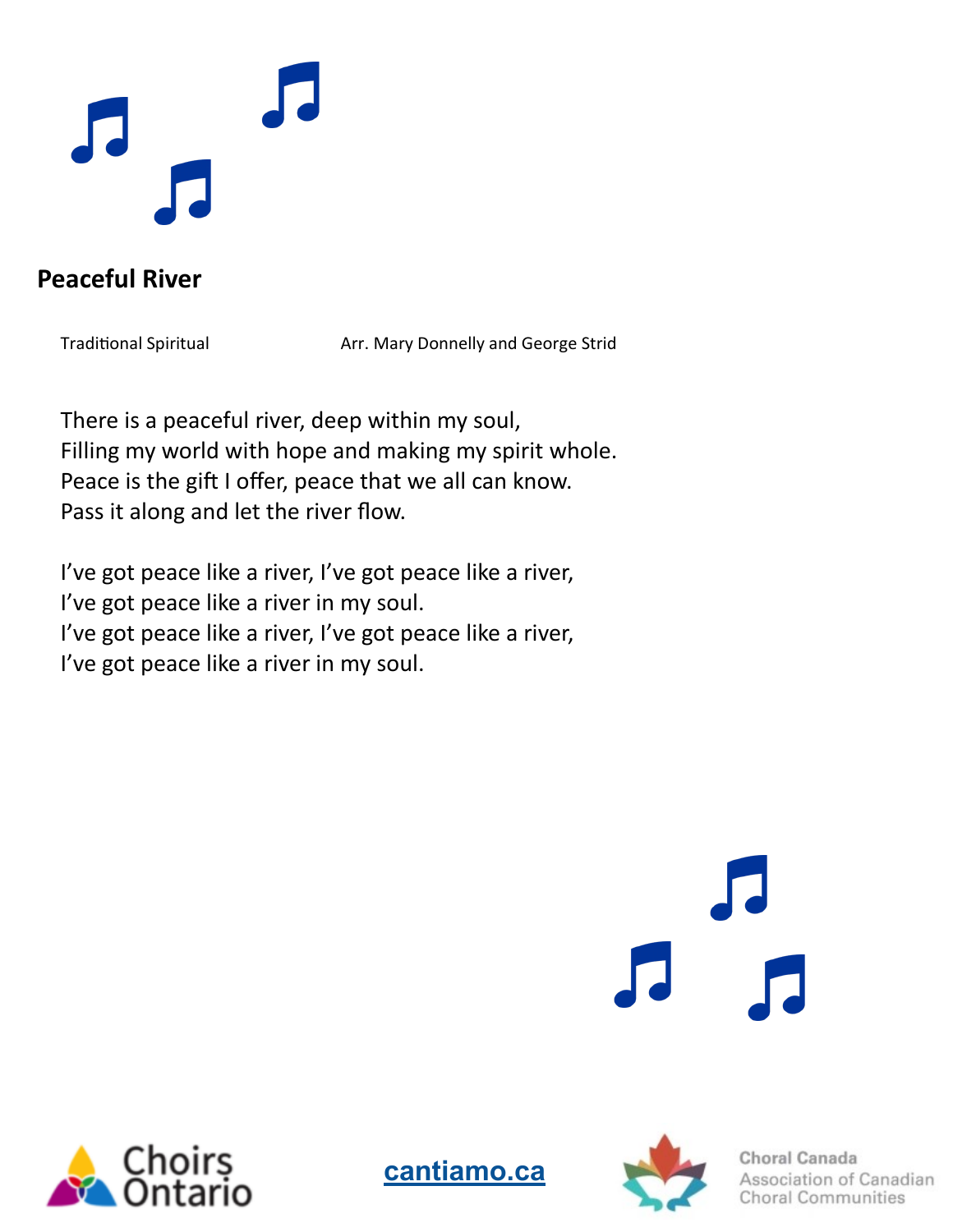### **Yvonne the Mastodon**

Text and music: Bill Perison

Yvonne the Mastodon lives in a big shoe, Having fun and making friends is what she loves to do. Everywhere that she goes she tries to make new friends It doesn't always start that way but that's how it always ends. She can at first be very, very scary, She's awfully big and very, very hairy, But when you get to know her like I do, she will be your friend too! And she will, sing a song about rainbows and dance way up on her tip toes And play the trumpet with her long nose. Sing a song about rainbows and dance way up on her tip toes And play the trumpet with her long nose. Yvonne the Mastodon took a walk one day. She walked on and on, merrily on her way. She looked left and she looked right then saw some kids at play, They must have had quite a fright because they ran away. The smallest boy did not run, he sat down and cried. Well, those tears they did not look very fun So she walked up to his side. And Yvonne, Sang a song about rainbows and danced way up on her tip toes And played the trumpet with her long nose. Sang a song about rainbows and danced way up on her tip toes And played the trumpet with her long nose.

That boy laughed so loud the kids came back to see.

Soon there was quite a crowd and the air was filled with glee!

They played all day in the open air running to and fro.

Free of tears and free of cares until it was time to go.

"Please, don't be sad," cried Yvonne, "be glad we met today."

"And here's a little trick you can rely on that will always brighten up your day!"

All you need to do is,

Sing a song about rainbows and dance way up on your tip toes

And play the trumpet with your long nose.

Sing a song about rainbows and dance way up on your tip toes And play the trumpet with your long nose.







Choral Canada ciation of Canadian oral Communities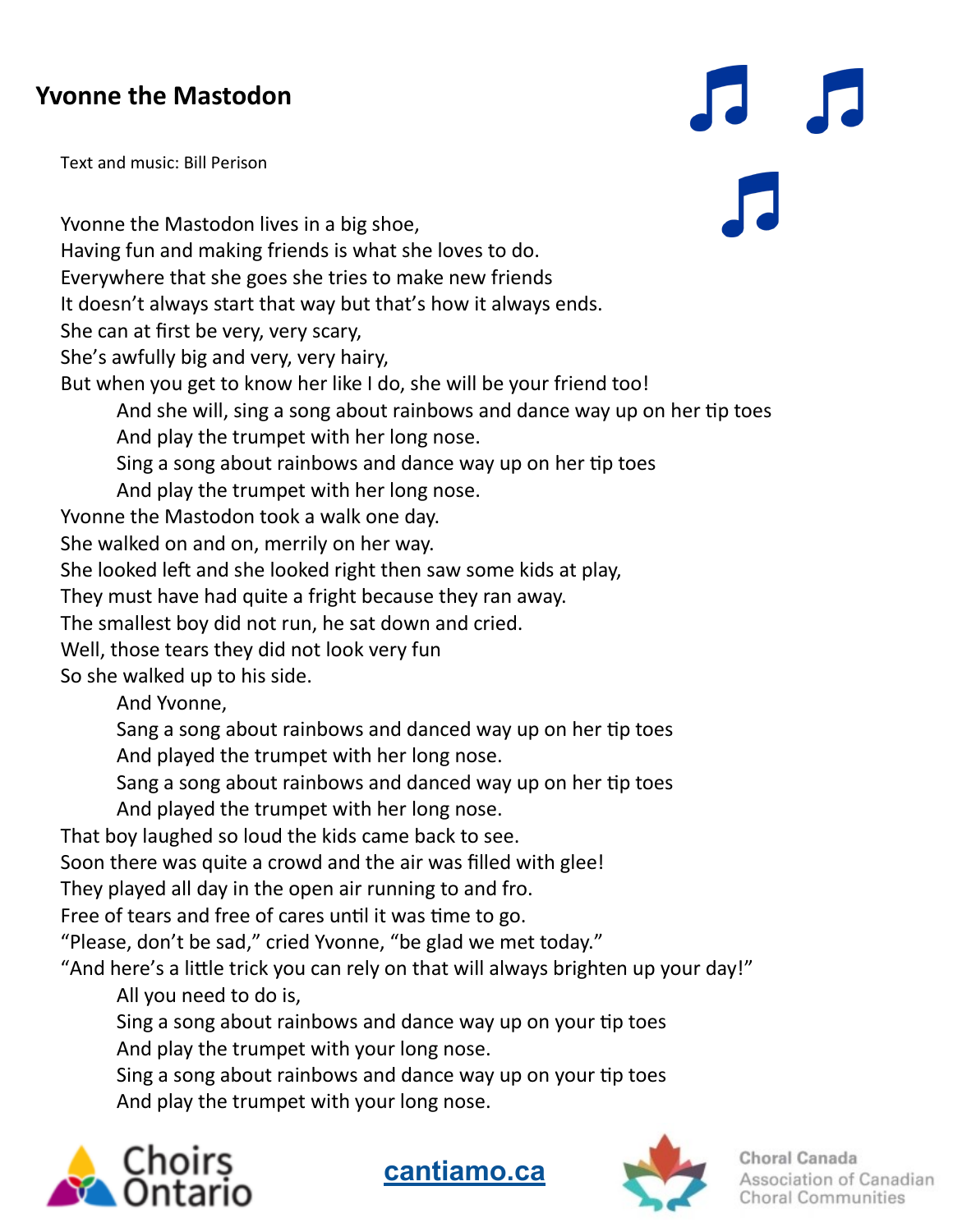### **Little Things**

*Text: Julie A. Carney Music: Bill Perison*

Little drops of water, little grains of sand, Make the mighty ocean and the beauteous land. And the little moments, humble though they be, Make the mighty ages if eternity.

So our little errors lead the soul astray From the paths of virtue into sin to stray.

Little deeds of kindness, little words of love, Make our earth and Eden, like the heaven above.

#### **The Star are with the Voyager**

*Text: Thomas Hood Music: Jay Althouse*

**[cantiamo.ca](https://cantiamo.ca/)**

The stars are with the voyager wherever he may sail, Wherever, wherever, and wherever he may sail. So love it with the lover's heart wherever he may be, Wherever, wherever and wherever he may be.

The moon is constant to her time. The sun will never fail. But follow, follow 'round the world. The great, green earth and the sea. The stars are with the voyager wherever he may sail, Wherever, wherever, and wherever he may sail.

And so the night is never dark, and day is brighter day. The sun may set but love will shine and day is brighter day.





Choral Canada n of Canadian al Communities

 $\overline{a}$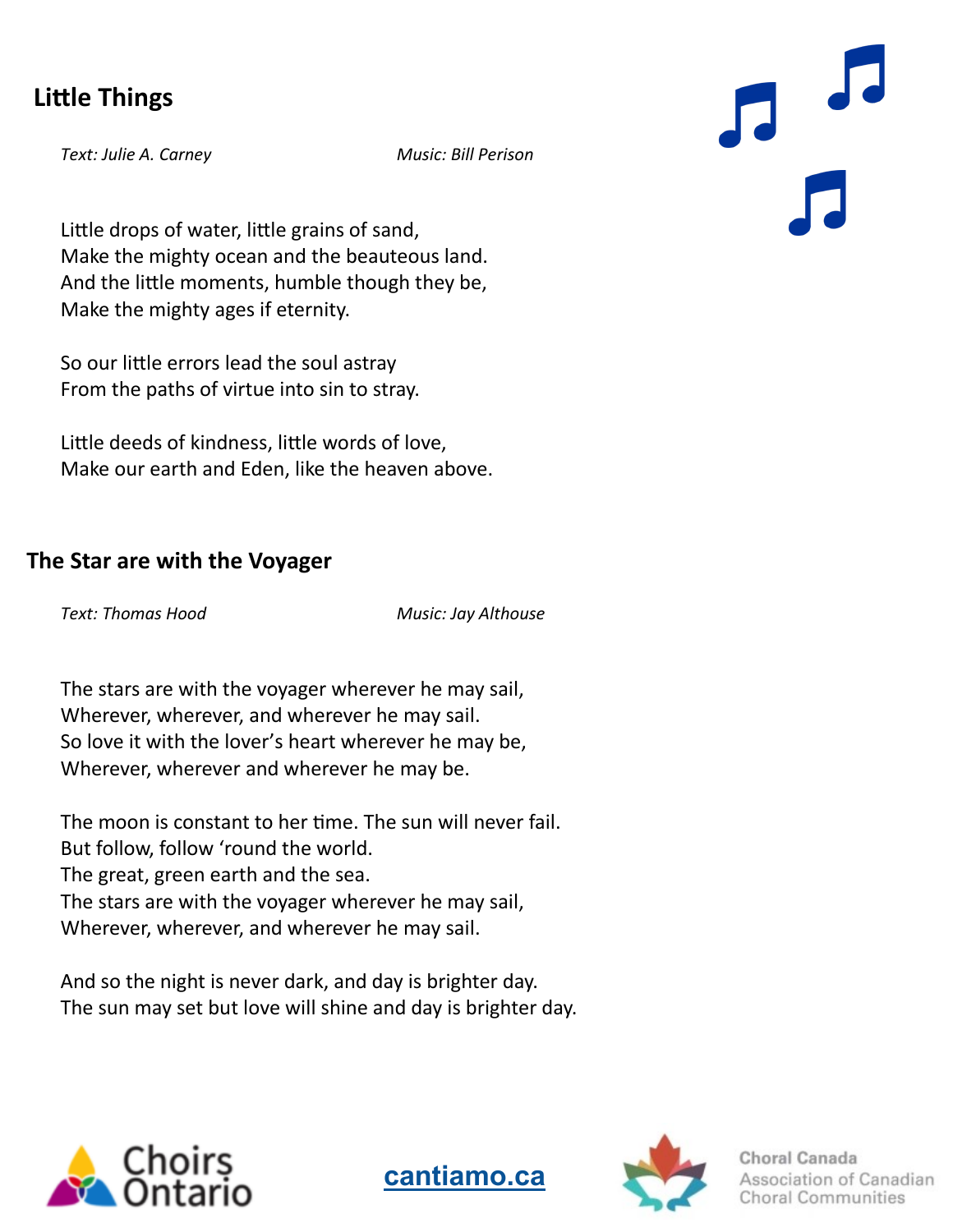### **En Passant par la Lorraine**

*Traditional French folk song Arr. Erica Phare-Bergh*

En passant par la Lorraine avec mes sabots. Rencontrai trois capitaines, avec mes sabots dondaine. Oh, oh, oh! Avec mes sabots.

Ils m'ont applelé "vilaine" avec mes sabots. Je ne suis pas si vilaine avec mes sabots dondaine. Oh, oh, oh! Avec mes sabots.

Puisque le fils du roi m'aime avec mes sabots. Il m'a donné pour éntrenne avec mes sabots dondaine. Oh, oh, oh! Avec mes sabots.

Un bouquet de marjolaine avec mes sabots. Je l'ai planté dans la plaine avec mes sabots dondaine. Oh, oh, oh! Avec mes sabots.

S'il fleurit je serai reine avec mes sabots. S'il y meurt, je perds ma peine avec mes sabots dondaine. Oh, oh, oh! Avec mes sabots.







of Canadian mmunities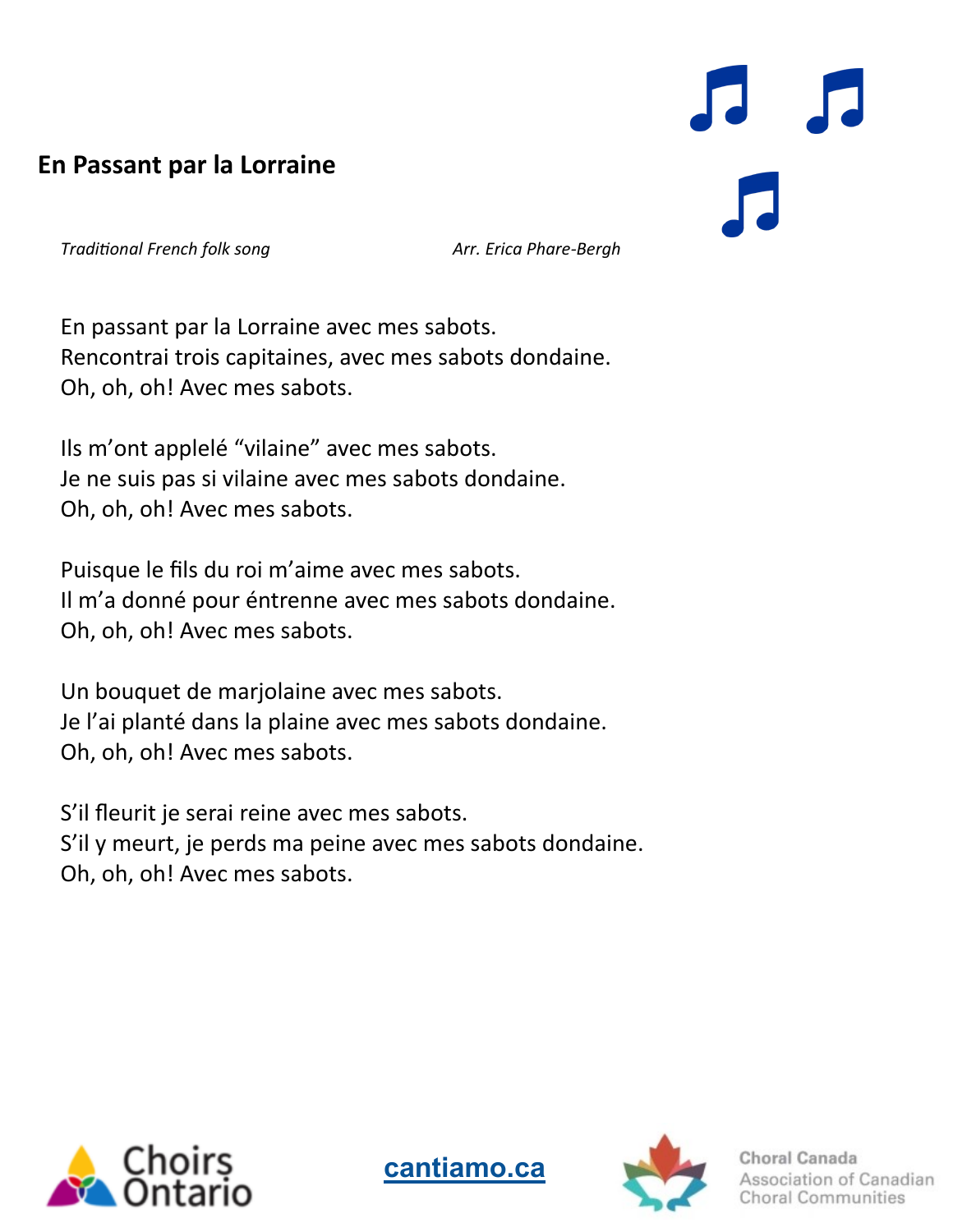### **Si Verias a la Rana**

*Turkish and Ladino Traditional – Sephardic version; Ladino verses, Turkish chorus Arr. Moira Smiley*

Si verias a la rana Astentada en al ornaya Friendo sus buenas fritas Espartiendo a sus ermanikas

Ben seni sevarim Chock seni sevarim

Si verias al gameyo Astentado en el tablero Mundando sus buenas filas, Mas delgadas de sus caveyos

*Translation:*  If you could only see the frog Seated on the overn Frying her lovely potatoes And sharing with her sisters.

I love you, I love you so much.

If you could only see the camel Seated on the table, Rolling out the phyllo dough That is thinner than hair.







Choral Canada Association of Canadian horal Communities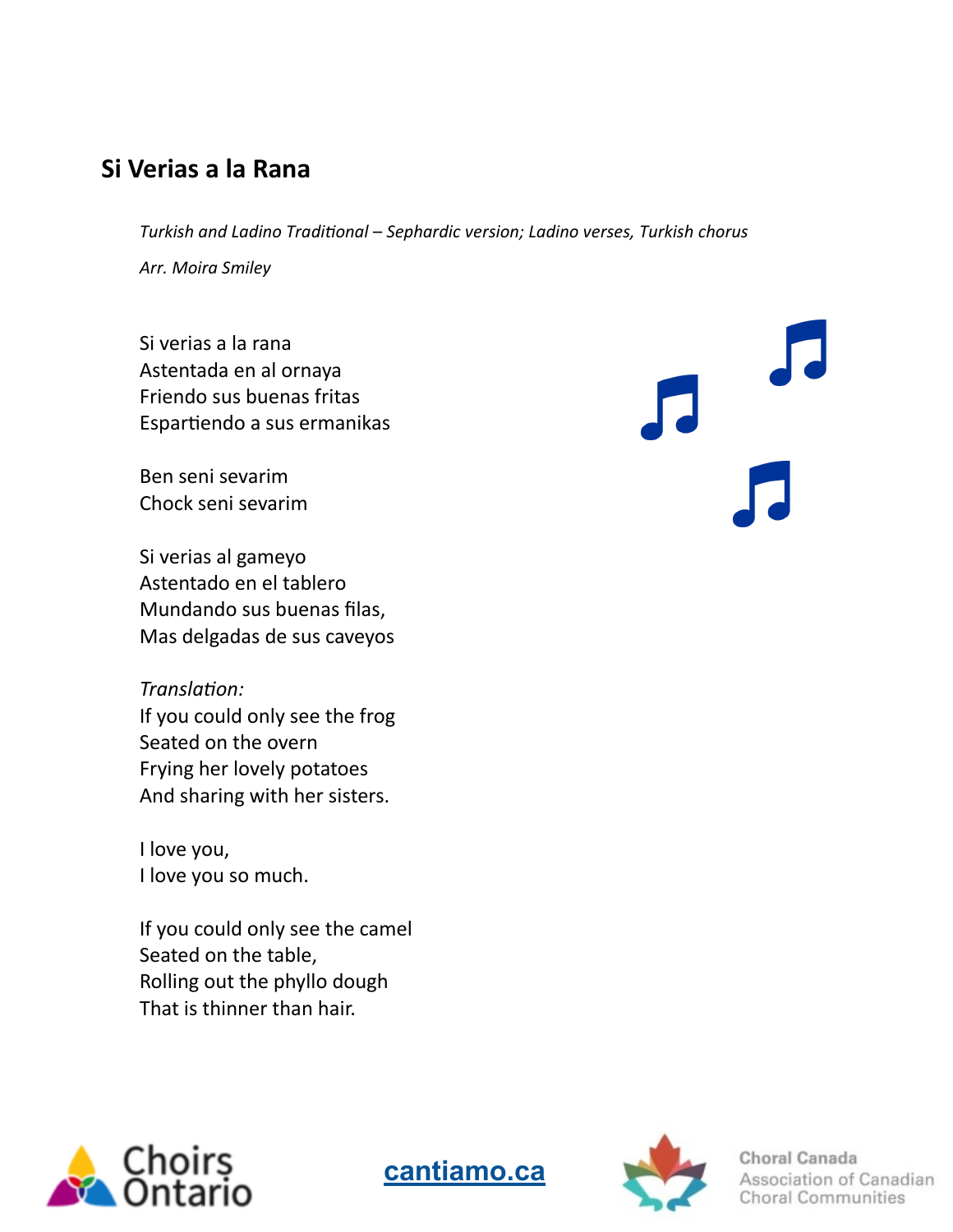#### **Snow (from a Gallery of Song—Spirit of the Land)**

*Text: Lauren Pageau Music: James Wright*

The rolling hills, the cedars tall, Are covered by the winter's fall. The limbs so strong and yet so long, Can bear the weight of those who long to rest their head Upon its bed.

And snow on snow soft lays its blanket down, A sparkling and glorious crown, Sculpted without a sound. The limbs so strong and yet so long, Can bear the weight of those who long to rest their head Upon its bed.

So fine, so still, so sleek, so pure, Through winter's chill it will endure. A scene so bright I squint my eyes, Beneath this dazzling halo, now enwrapped in white A forest lies.

And snow on snow soft lays its blanket down, A sparkling and glorious crown, Sculpted without a sound. A scene so bright I squint my eyes, Beneath this dazzling halo, now enwrapped in white A forest lies.







Choral Canada on of Canadian oral Communities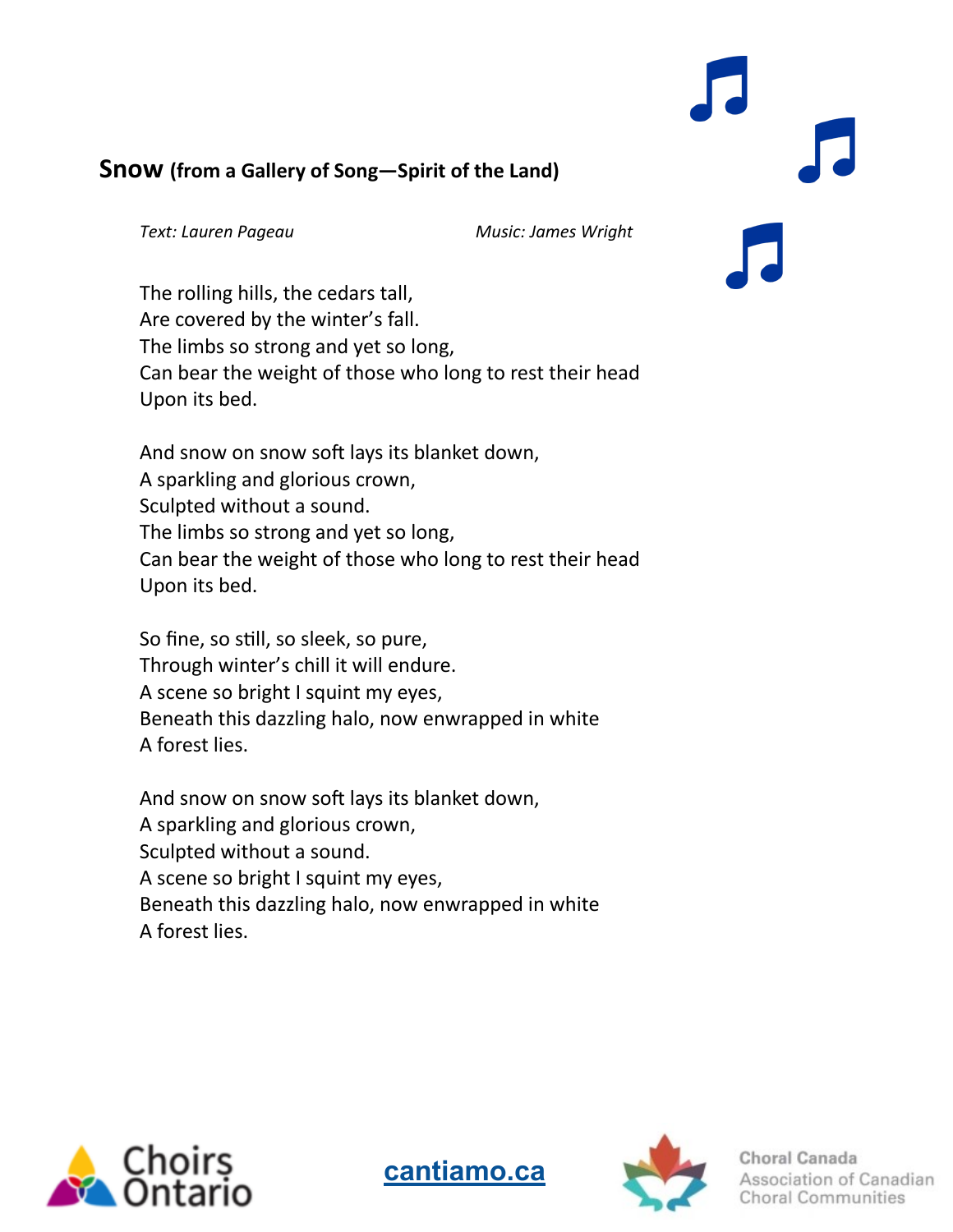#### **O Love**

*Text: George Matheson Music: Elaine Hagenberg*

O Love, O Love, O Love that will not let me go, O Love, I rest my weary soul in Thee; I give Thee back the life I owe, That in Thy ocean's depths its flow May richer, fuller be.

O Joy, O Joy, O Joy that seeks me through the pain, I trace the rainbow through the rain and feel the promise is not vain That morn shall tearless be.

O Love, O Love, O Love that will not let me go, I Love, I rest my weary soul in thee. I give thee back the life I owe And in thy ocean's depth its flow May richer, fuller be.

O Love, O Love, O Love that will not let me go.







Choral Canada Association of Canadian **Choral Communities**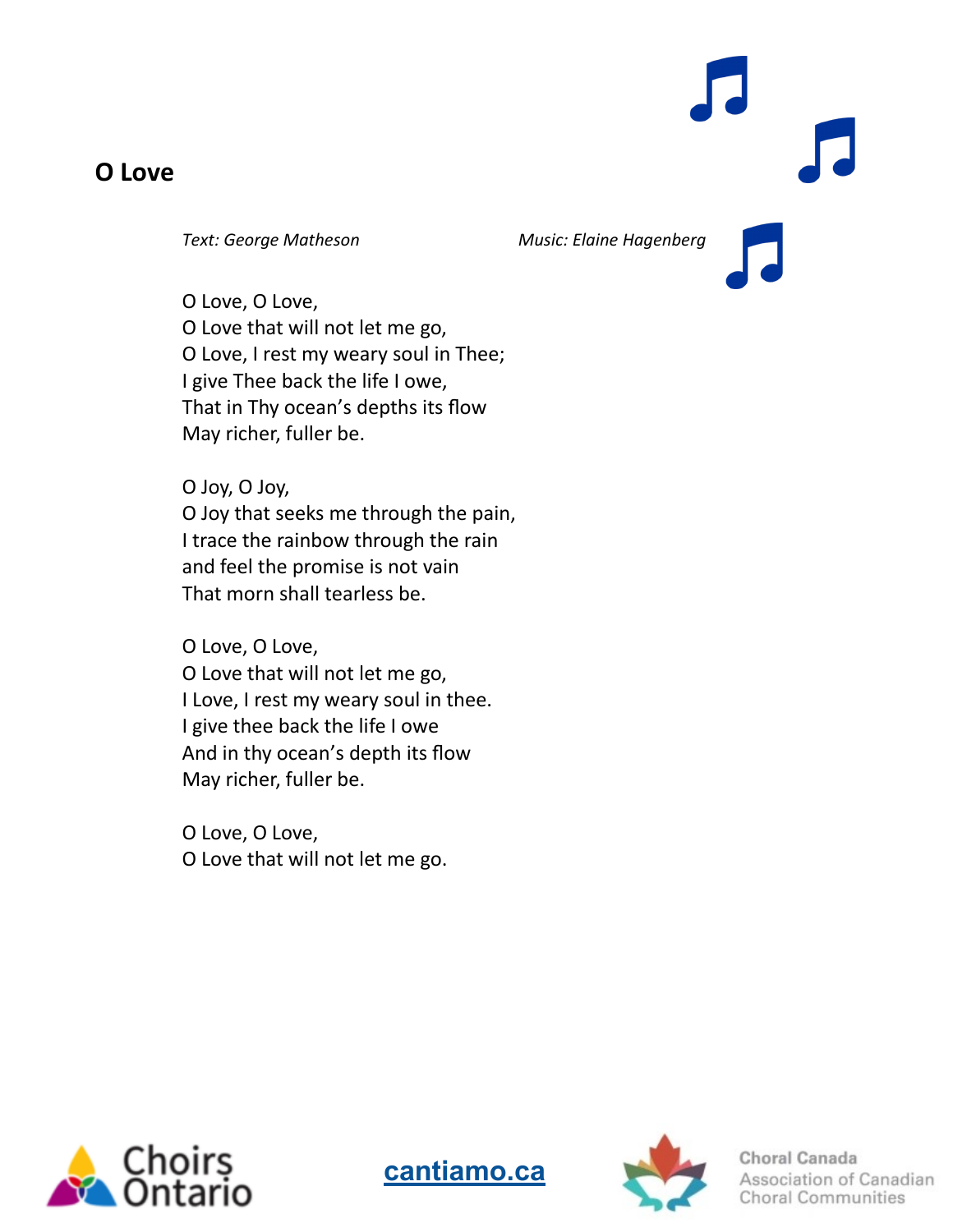### **One Place for Now**

*Text and music: Deanna Edwards*

I have a choice how I want to be in this world. I have control of my thoughts and feelings. I am sure that I will not give up on myself. I'm sure.

I have a plan. I will be more kind to myself, and kind to you. Your journey is your own to know. I am here, and you are here, we're all n this place for now.

You have a choice how you want to be in this world. You have control of your thoughts and feelings. I am sure you should not give up on yourself, not now.

But what if I fail? So what if I fail. I'm ready to try. But what if I fall? And what if I fall? I'm ready to try! I feel afraid, but this time is the time for us to believe. Believe.

Let's make a plan. We will be more kind to ourselves, and kind to all. Our journey is our own to know. We are here. And I will not give up on myself. 'Cause you are here, we're all in this place. We'll come together all in one place, for now.